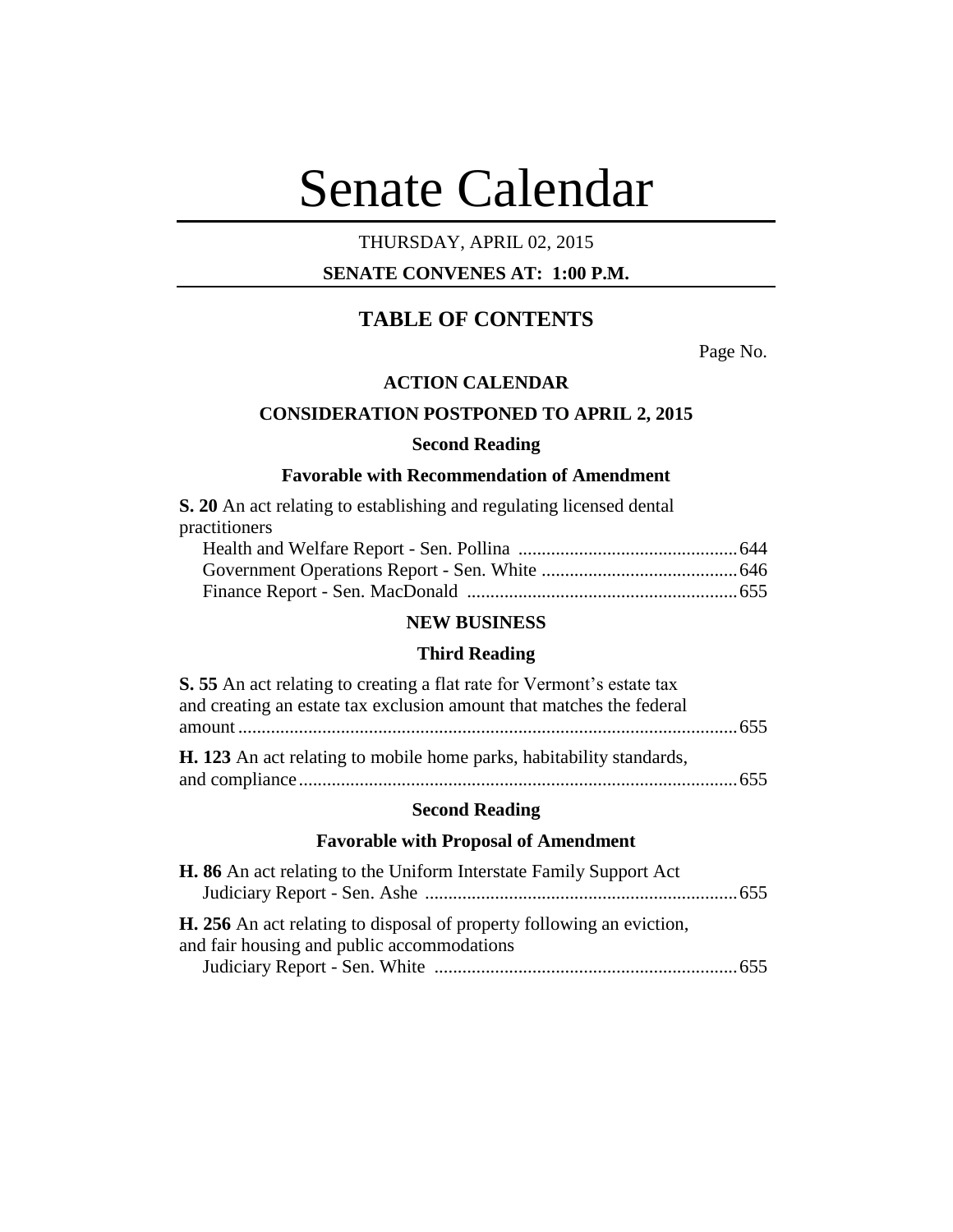# **NOTICE CALENDAR**

# **Second Reading**

# **Favorable with Recommendation of Amendment**

| <b>S. 124</b> An act relating to expanding the scope of practice of Level II |
|------------------------------------------------------------------------------|
| certified law enforcement officers                                           |
|                                                                              |

# **ORDERED TO LIE**

| S. 62 An act relating to surrogate decision making for do-not-resuscitate           |  |
|-------------------------------------------------------------------------------------|--|
|                                                                                     |  |
| <b>S. 137</b> An act relating to penalties for selling and dispensing marijuana 661 |  |
| <b>S. 139</b> An act relating to pharmacy benefit managers, hospital observation    |  |
|                                                                                     |  |

# **CONCURRENT RESOLUTIONS FOR NOTICE**

| H.C.R. 89-98 (For text of Resolutions, see Addendum to House Calendar |  |
|-----------------------------------------------------------------------|--|
|                                                                       |  |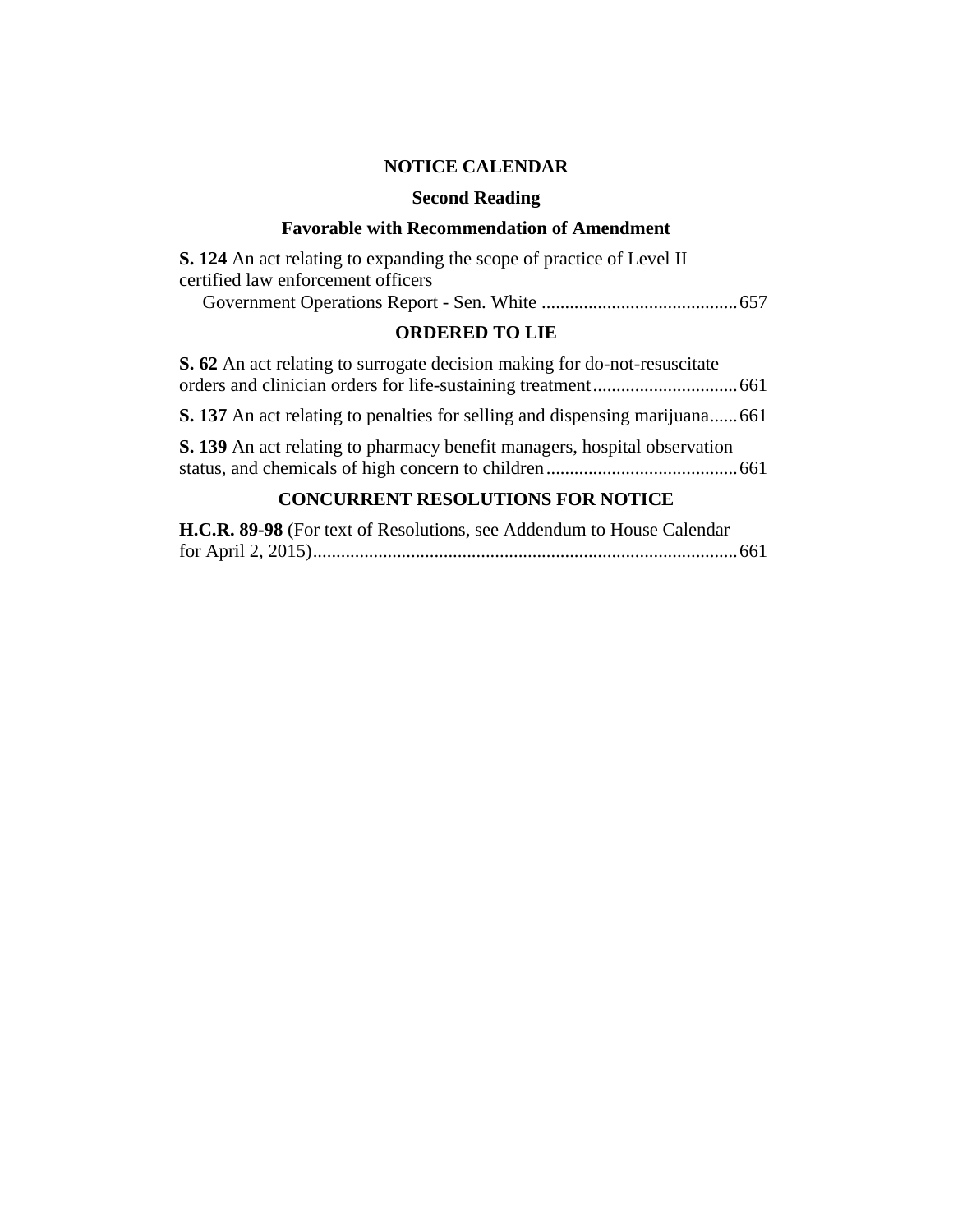## **ORDERS OF THE DAY**

#### **ACTION CALENDAR**

#### **CONSIDERATION POSTPONED TO APRIL 2, 2015**

#### **Second Reading**

## **Favorable with Recommendation of Amendment**

## **S. 20.**

An act relating to establishing and regulating licensed dental practitioners.

# **Reported favorably with recommendation of amendment by Senator Pollina for the Committee on Health & Welfare.**

The Committee recommends that the bill be amended as follows:

First: In Sec. 1, in 26 V.S.A. § 561 (definitions), by striking out subdivision (8) in its entirety and inserting in lieu thereof the following:

(8) "General supervision" means:

(A) For a dental practitioner with a Master's degree or higher, a dentist's supervision of a dental practitioner's oral health care services that does not require the dentist to be on-site at the time those services are being performed, but that requires the dental practitioner to perform those services with the prior knowledge and consent of the dentist.

(B) For a dental practitioner with less than a Master's degree:

(i) for the oral health care services set forth in subdivisions  $(b)(1)$ - $(14)$ ,  $(16)-(19)$ , and  $(34)$  of section 612 of this chapter, the supervision described in subdivision (8)(A) of this section; and

(ii) for all other oral health care services set forth in subsection 612(b) of this chapter that are not described in subdivision (i) of this subdivision (B), supervision that requires the dentist to authorize those services and remain on-site while the dental practitioner performs them.

Second: In Sec. 1, in 26 V.S.A. § 611 (license by examination), in subdivision (a)(3), following "administered by an institution accredited" by inserting by the Commission on Dental Accreditation

Third: In Sec. 1, following § 611 (license by examination), by inserting § 611a to read as follows:

## § 611a. LICENSE BY ENDORSEMENT

The Board may grant a license as a dental practitioner to an applicant who: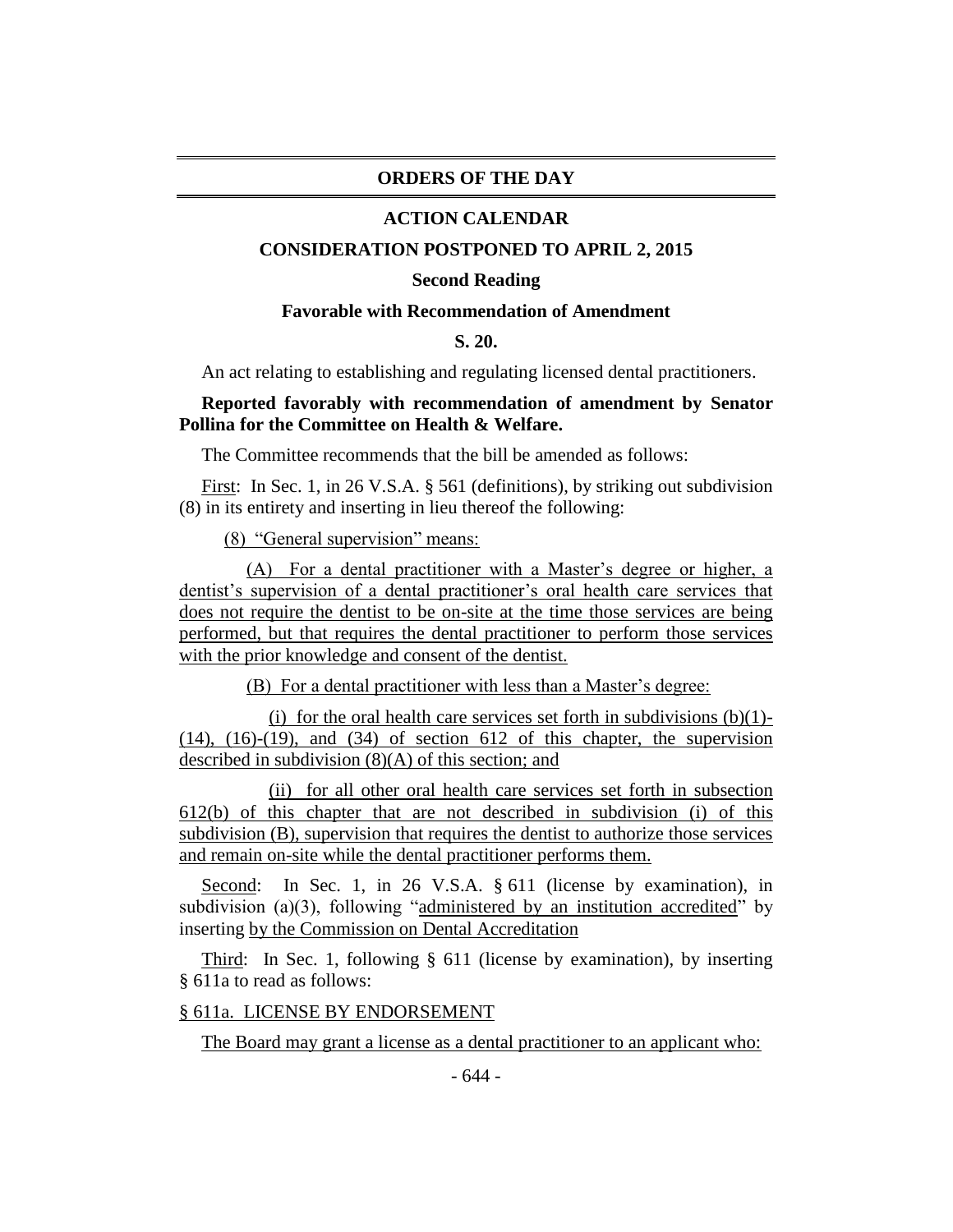(1) is currently licensed in good standing to practice as a dental practitioner or dental therapist in any jurisdiction of the United States or Canada that has licensing requirements deemed by the Board to be at least substantially equivalent to those of this State;

(2) has met active practice requirements and any other requirements established by the Board by rule; and

(3) pays the application fee set forth in section 662 of this chapter.

Fourth: By adding two new sections to be numbered Secs. 2 and 3 to read as follows:

# Sec. 2. AFFILIATION WITH THE STATE OF MINNESOTA

(a) License by endorsement. For the purposes of 26 V.S.A. § 611a (license by endorsement) in Sec. 1 of this act, a person licensed as a dental therapist in the State of Minnesota who has been certified by the Minnesota Board of Dentistry to practice as an advanced dental therapist shall be deemed to meet the requirements of 26 V.S.A. § 611a(1).

(b) Vermont State Colleges and University of Vermont.

(1) The Board of Trustees of the Vermont State Colleges shall and the Board of Trustees of the University of Vermont may explore the potential of entering into an affiliation agreement with colleges in the State of Minnesota that have an accredited dental therapy program so that the college credits of a Vermont State College student or a University of Vermont student can transfer into such a program in order for the student to attend the program.

(2) On or before January 1, 2017, those Boards of Trustees shall report to the Senate Committees on Health and Welfare and on Government Operations and the House Committees on Health Care and on Government Operations regarding the efforts of the Boards and any success in reaching an affiliation agreement with the State of Minnesota.

# Sec. 3. BOARD OF DENTAL EXAMINERS; REPORT ON GEOGRAPHIC DISTRIBUTION AND GENERAL SUPERVISION OF DENTAL PRACTITIONERS

No earlier than two years after the effective date of this act but on or before January 1, 2018, the Board of Dental Examiners shall report to the Senate Committees on Health and Welfare and on Government Operations and the House Committees on Health Care and on Government Operations regarding:

(1) Geographic distribution.

(A) The geographic distribution of licensed dental practitioners practicing in this State.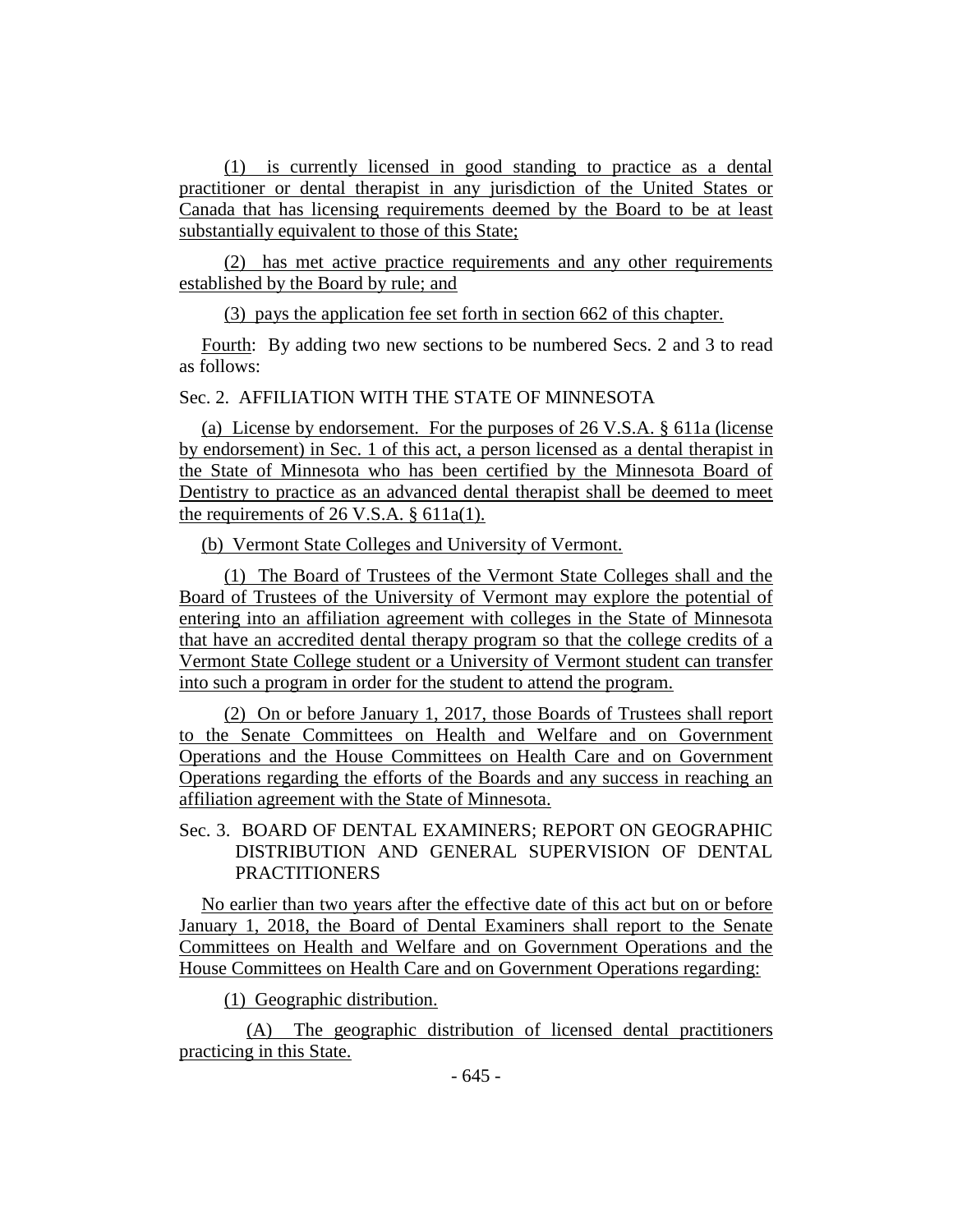(B) The geographic areas of this State that are underserved by licensed dental practitioners.

(C) The Board's recommended incentives to promote the practice of licensed dental practitioners in underserved areas of this State, particularly those areas that are rural in nature and have high numbers of people living in poverty.

(2) General supervision. The Board's analysis of the effectiveness of the requirement that a dental practitioner be under the general supervision of a dentist as described in 26 V.S.A. § 561, and any recommendations for amendments to that general supervision requirement. In its report, the Board shall address whether a dental practitioner should be able to practice under less stringent supervision requirements and if so, under what conditions.

And by renumbering the remaining section (Effective Date) to be numerically correct.

(Committee vote: 5-0-0)

# **Reported favorably with recommendation of amendment by Senator White for the Committee on Government Operations.**

The Committee recommends that the report of the Committee on Health and Welfare be amended by striking out all after the enacting clause and inserting in lieu thereof the following:

Sec. 1. 26 V.S.A. chapter 12 is amended to read:

# CHAPTER 12. DENTISTS, DENTAL THERAPISTS, DENTAL HYGIENISTS, AND DENTAL ASSISTANTS

Subchapter 1. General Provisions

## § 561. DEFINITIONS

As used in this chapter:

(1) "Board" means the board of dental examiners Board of Dental Examiners.

(2) "Director" means the director of the office of professional regulation Director of the Office of Professional Regulation.

(3) "Practicing dentistry" means an activity in which a person:

(A) undertakes by any means or method to diagnose or profess to diagnose or to treat or profess to treat or to prescribe for or profess to prescribe for any lesions, diseases, disorders, for deficiencies of the human oral cavity, teeth, gingiva, maxilla, or mandible or adjacent associated structures;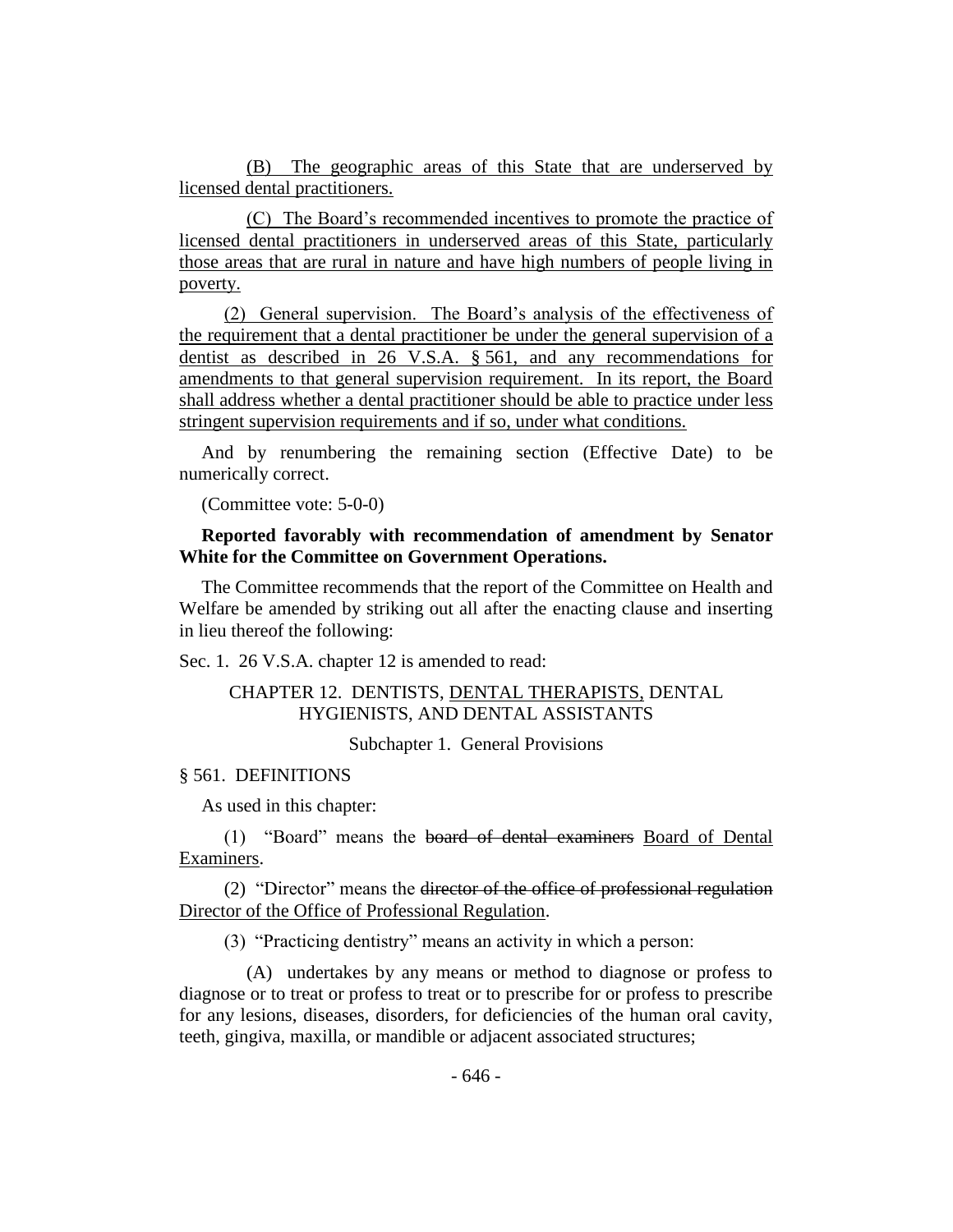(B) extracts human teeth or corrects malpositions of the teeth or jaws;

(C) furnishes, supplies, constructs, reproduces, or repairs prosthetic dentures, bridges, appliances, or other structures to be used or worn as substitutes for natural teeth or adjusts those structures, except on the written prescription of a duly licensed dentist and by the use of impressions or casts made by a duly licensed and practicing dentist;

(D) administers general dental anesthetics;

(E) administers local dental anesthetics, except dental hygienists as authorized by board Board rule; or

(F) engages in any of the practices included in the curricula of recognized dental colleges.

(4) "Dental therapist" means an individual licensed to practice as a dental therapist under this chapter.

(5) "Dental hygienist" means an individual licensed to practice as a dental hygienist under this chapter.

 $\left( \frac{5}{6} \right)$  "Dental assistant" means an individual registered to practice as a dental assistant under this chapter.

 $\left(\frac{6}{7}\right)$  "Direct supervision" means supervision by a licensed dentist who is readily available at the dental facility for consultation or intervention.

(8) "General supervision" means the direct or indirect oversight of a dental therapist by a dentist, which need not be on-site.

# § 562. PROHIBITIONS

(a) No person may use in connection with a name any words, including "Doctor of Dental Surgery" or "Doctor of Dental Medicine," or any letters, signs, or figures, including the letters "D.D.S." or "D.M.D.," which imply that a person is a licensed dentist when not authorized under this chapter.

(b) No person may practice as a dentist, dental therapist, or dental hygienist unless currently licensed to do so under the provisions of this chapter.

(c) No person may practice as a dental assistant unless currently registered under the provisions of this chapter.

(d) A person who violates this section shall be subject to the penalties provided in 3 V.S.A. § 127.

\* \* \*

- 647 -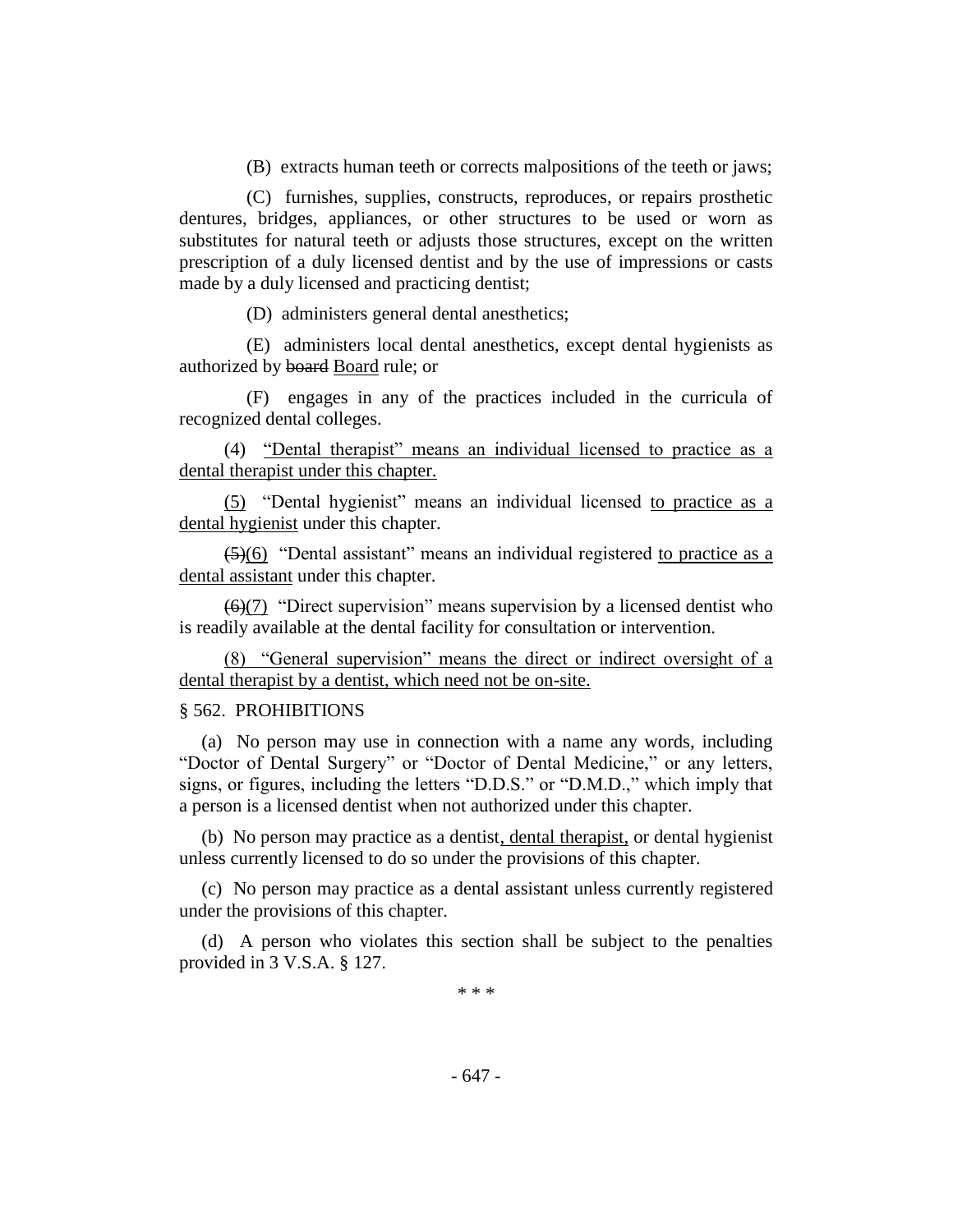# § 565. DISPLAY OF LICENSE OR REGISTRATION

Every dentist, dental therapist, dental hygienist, and dental assistant shall display a copy of his or her current license or registration at each place of practice and in such a manner so as to be easily seen and read.

#### \* \* \*

#### Subchapter 2. Board of Dental Examiners

\* \* \*

#### § 584. UNPROFESSIONAL CONDUCT

The board Board may refuse to give an examination or issue a license to practice dentistry, to practice as a dental therapist, or to practice dental hygiene or to register an applicant to be a dental assistant and may suspend or revoke any such license or registration or otherwise discipline an applicant, licensee, or registrant for unprofessional conduct. Unprofessional conduct means the following conduct and the conduct set forth in 3 V.S.A. § 129a by an applicant or person licensed or registered under this chapter:

\* \* \*

#### Subchapter 3A. Dental Therapists

#### § 611. LICENSE BY EXAMINATION

(a) Qualifications for examination. To be eligible for examination for licensure as a dental therapist, an applicant shall:

(1) have attained the age of majority;

(2) be a licensed dental hygienist;

(3) be a graduate of a dental therapist educational program administered by an institution accredited by the Commission on Dental Accreditation to train dentists or dental hygienists; and

(4) pay the application fee set forth in section 662 of this chapter and an examination fee established by the Board by rule.

(b) Completion of examination.

(1) An applicant for licensure meeting the qualifications for examination set forth in subsection (a) of this section shall pass a comprehensive, competency-based clinical examination approved by the Board and administered independently of an institution providing dental therapist education. An applicant shall also pass an examination testing the applicant's knowledge of the Vermont laws and rules relating to the practice of dentistry approved by the Board.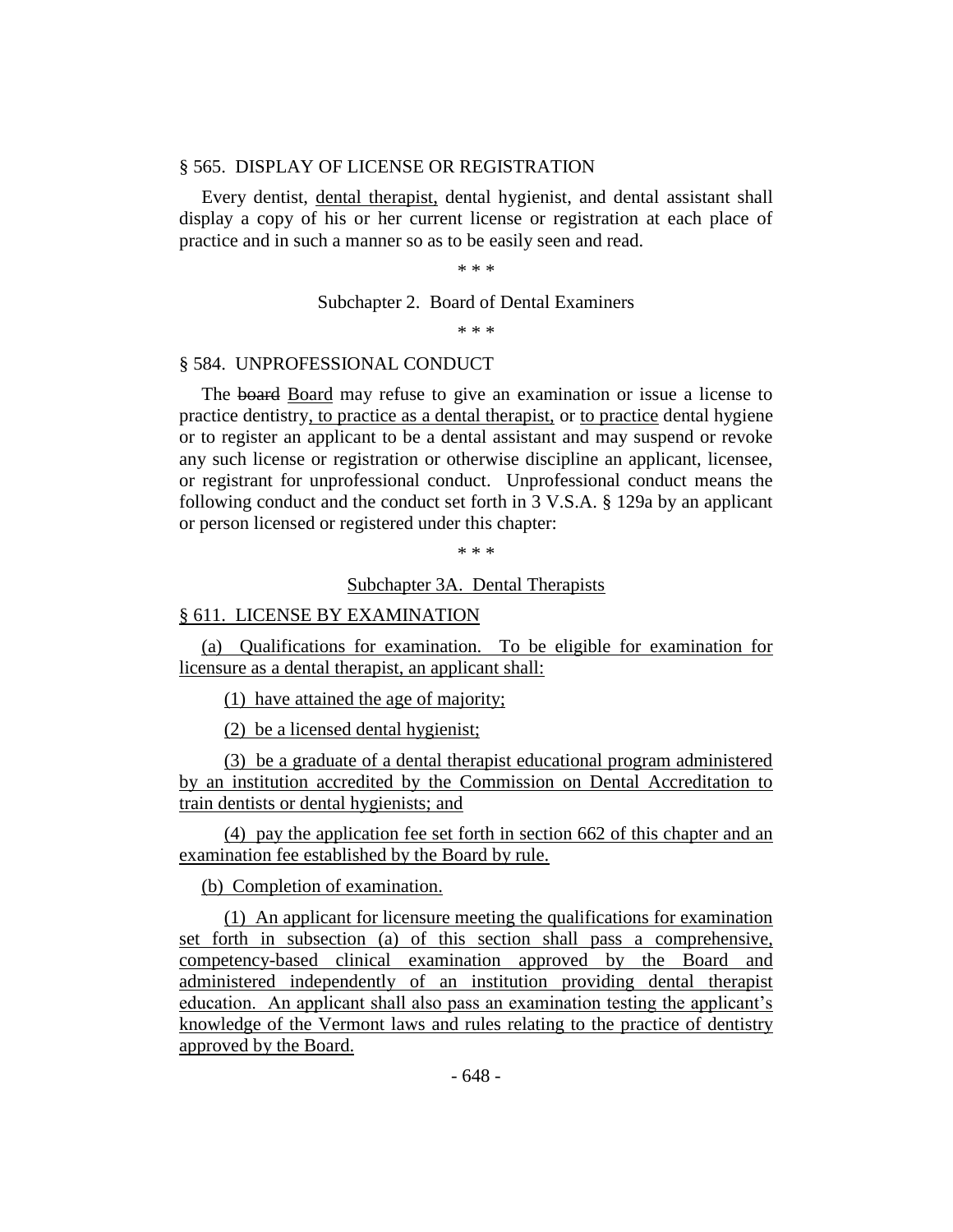(2) An applicant who has failed the clinical examination twice is ineligible to retake the clinical examination until further education and training are obtained as established by the Board by rule.

(c) The Board may grant a license to an applicant who has met the requirements of this section.

## § 612. LICENSE BY ENDORSEMENT

The Board may grant a license as a dental therapist to an applicant who:

(1) is currently licensed in good standing to practice as a dental therapist in any jurisdiction of the United States or Canada that has licensing requirements deemed by the Board to be at least substantially equivalent to those of this State;

(2) has met active practice requirements and any other requirements established by the Board by rule; and

(3) pays the application fee set forth in section 662 of this chapter.

# § 613. PRACTICE; SCOPE OF PRACTICE

(a) A person who provides oral health care services, including prevention, evaluation, and assessment; education; palliative therapy; and restoration under the general supervision of a dentist within the parameters of a collaborative agreement as provided under section 614 of this subchapter shall be regarded as practicing as a dental therapist within the meaning of this chapter.

(b) In addition to services permitted by the Board by rule, a dental therapist may perform the following oral health care services:

(1) Oral health instruction and disease prevention education, including nutritional counseling and dietary analysis.

(2) Periodontal charting, including a periodontal screening examination.

(3) Exposing radiographs.

(4) Dental prophylaxis.

(5) Prescribing, dispensing, and administering analgesics, anti-inflammatories, and antibiotics.

(6) Applying topical preventive or prophylactic agents, including fluoride varnishes, antimicrobial agents, and pit and fissure sealants.

(7) Pulp vitality testing.

(8) Applying desensitizing medication or resin.

(9) Fabricating athletic mouthguards.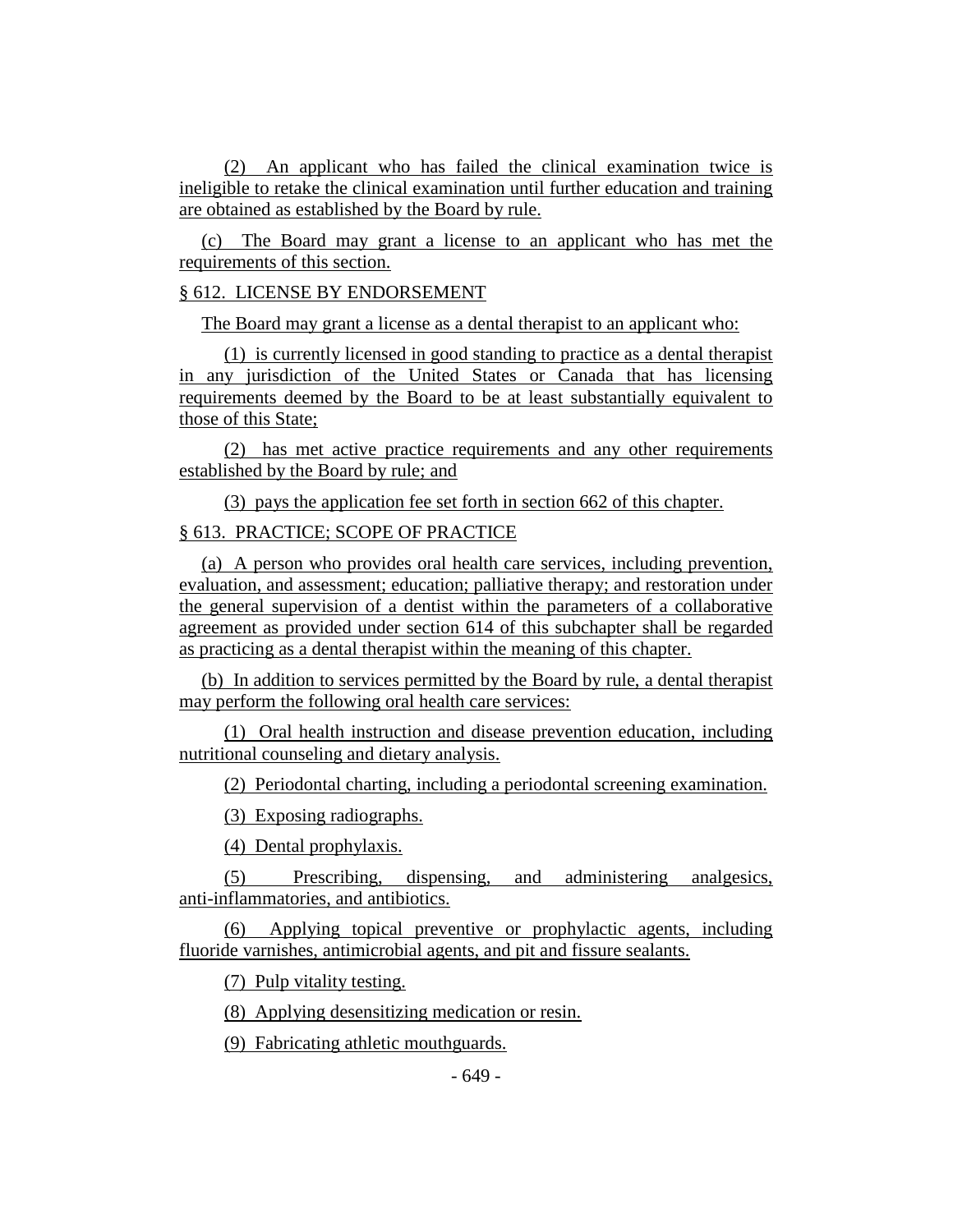(10) Placement of temporary restorations.

(11) Fabricating soft occlusal guards.

(12) Tissue conditioning and soft reline.

(13) Interim therapeutic restorations.

(14) Changing periodontal dressings.

(15) Tooth reimplantation and stabilization.

(16) Administering local anesthetic.

(17) Administering nitrous oxide.

(18) Oral evaluation and assessment of dental disease.

(19) Formulating an individualized treatment plan, including services within the dental therapist's scope of practice and referral for services outside the dental therapist's scope of practice.

(20) Extractions of primary teeth.

(21) Nonsurgical extractions of periodontally diseased permanent teeth with tooth mobility of  $+3$ . A dental therapist shall not extract a tooth if it is unerupted, impacted, fractured, or needs to be sectioned for removal.

(22) Emergency palliative treatment of dental pain.

(23) Placement and removal of space maintainers.

(24) Cavity preparation.

(25) Restoring primary and permanent teeth, not including permanent tooth crowns, bridges, or denture fabrication.

(26) Placement of temporary crowns.

(27) Preparation and placement of preformed crowns.

(28) Pulpotomies on primary teeth.

(29) Indirect and direct pulp capping on primary and permanent teeth.

(30) Suture removal.

(31) Brush biopsies.

(32) Repairing defective prosthetic devices.

(33) Recementing permanent crowns.

(34) Mechanical polishing.

§ 614. COLLABORATIVE AGREEMENT

 $-650 -$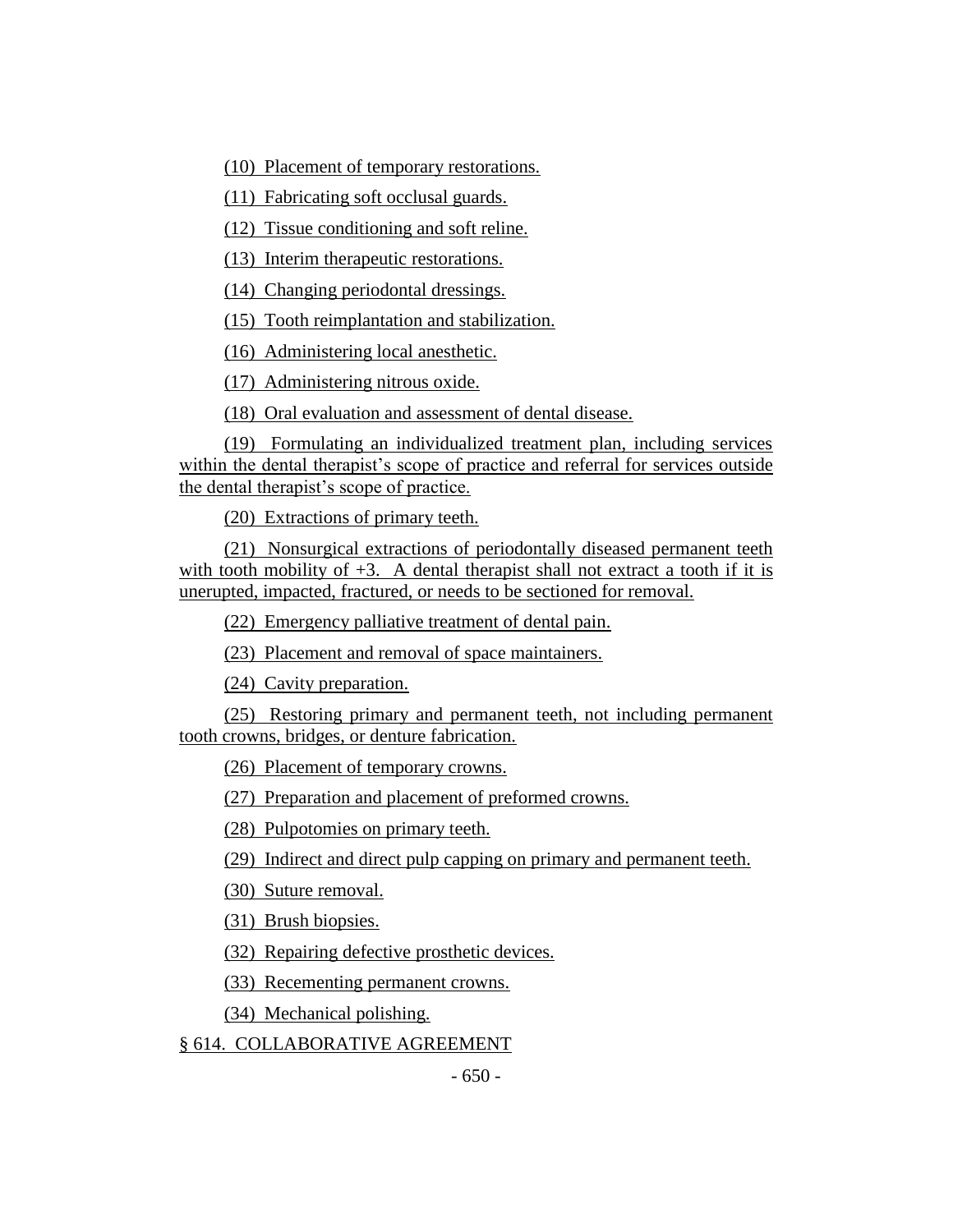(a) Before a dental therapist may enter into his or her first collaborative agreement, he or she shall:

(1) complete 1,000 hours of direct patient care using dental therapy procedures under the direct supervision of a dentist; and

(2) receive a certificate of completion signed by that supervising dentist that verifies the dental therapist completed the hours described in subdivision (1) of this subsection.

(b) In order to practice as a dental therapist, a dental therapist shall enter into a written collaborative agreement with a dentist. The agreement shall include:

(1) practice settings where services may be provided and the populations to be served;

(2) any limitations on the services that may be provided by the dental therapist, including the level of supervision required by the supervising dentist;

(3) age- and procedure-specific practice protocols, including case selection criteria, assessment guidelines, and imaging frequency;

(4) a procedure for creating and maintaining dental records for the patients that are treated by the dental therapist;

(5) a plan to manage medical emergencies in each practice setting where the dental therapist provides care;

(6) a quality assurance plan for monitoring care provided by the dental therapist, including patient care review, referral follow-up, and a quality assurance chart review;

(7) protocols for prescribing, administering, and dispensing medications, including the specific conditions and circumstances under which these medications may be dispensed and administered;

(8) criteria relating to the provision of care to patients with specific medical conditions or complex medication histories, including requirements for consultation prior to the initiation of care;

(9) supervision criteria of dental assistants and dental hygienists; and

(10) a plan for the provision of clinical resources and referrals in situations that are beyond the capabilities of the dental therapist.

(c)(1) The supervising dentist shall accept responsibility for all services authorized and performed by the dental therapist pursuant to the collaborative agreement.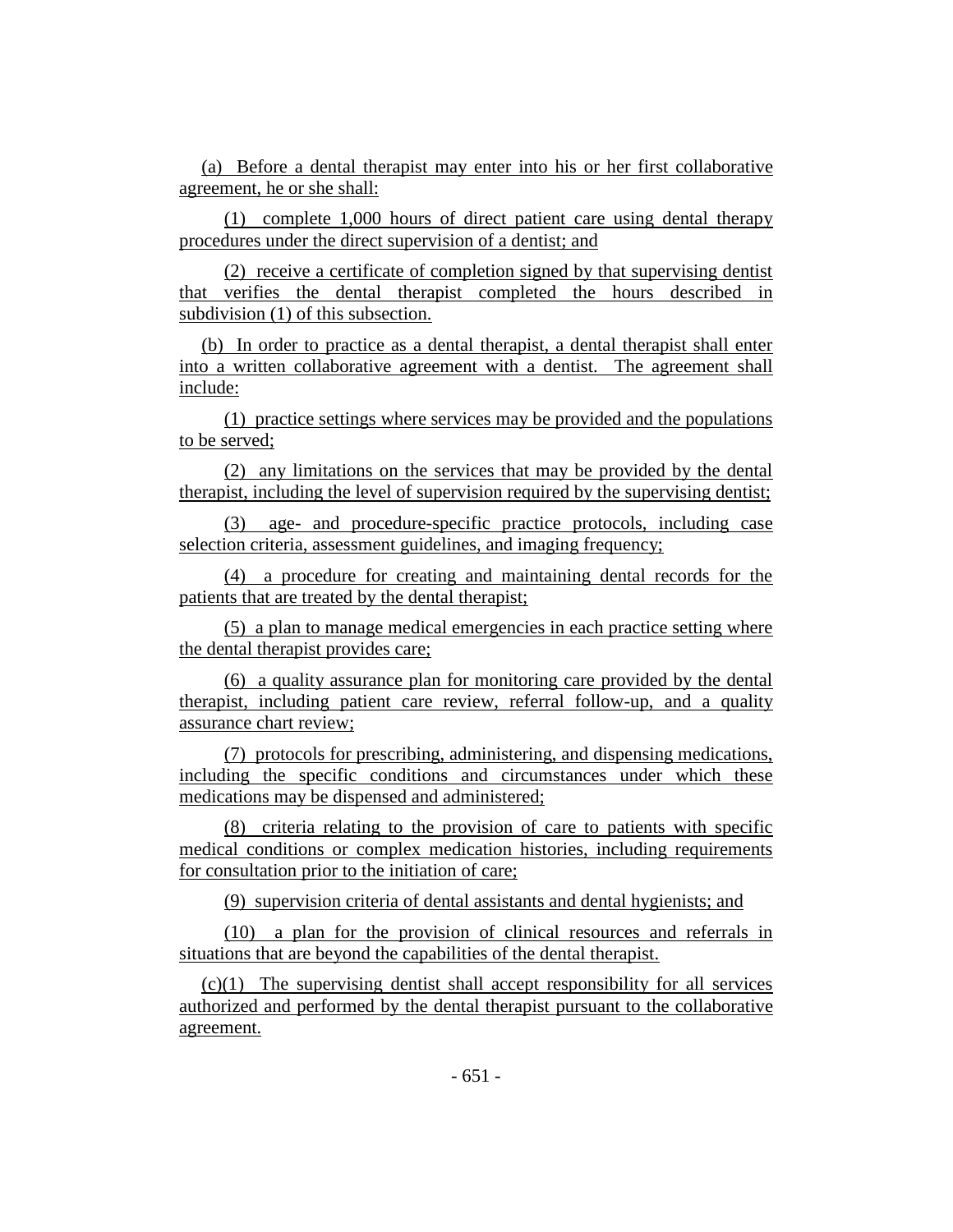(2) A supervising dentist shall be licensed and practicing in Vermont.

(3) A supervising dentist is limited to entering into a collaborative agreement with no more than two dental therapists at any one time.

(d)(1) A collaborative agreement shall be signed and maintained by the supervising dentist and the dental therapist.

(2) A collaborative agreement shall be reviewed, updated, and submitted to the Board on an annual basis or as soon as a change is made to the agreement.

# § 615. APPLICATION OF OTHER LAWS

(a) A dental therapist authorized to practice under this chapter shall not be in violation of section 562 of this chapter as it relates to the unauthorized practice of dentistry if the practice is authorized under this chapter and under the collaborative agreement.

(b) A dentist who permits a dental therapist to perform a dental service other than those authorized under this chapter or by the Board by rule or any dental therapist who performs an unauthorized service shall be in violation of section 584 of this chapter.

# § 616. USE OF DENTAL HYGIENISTS AND DENTAL ASSISTANTS

(a) A licensed dental therapist may supervise dental assistants and dental hygienists directly to the extent permitted in the collaborative agreement.

(b) At any one practice setting, a licensed dental therapist may have under his or her direct supervision no more than a total of two assistants, hygienists, or combination thereof.

# § 617. REFERRALS

(a) The supervising dentist is responsible for arranging for another dentist or specialist to provide any necessary services needed by a patient that are beyond the scope of practice of the dental therapist and which the supervising dentist is unable to provide.

(b) A dental therapist, in accordance with the collaborative agreement, shall refer patients to another qualified dental or health care professional to receive any needed services that exceed the scope of practice of the dental therapist.

\* \* \*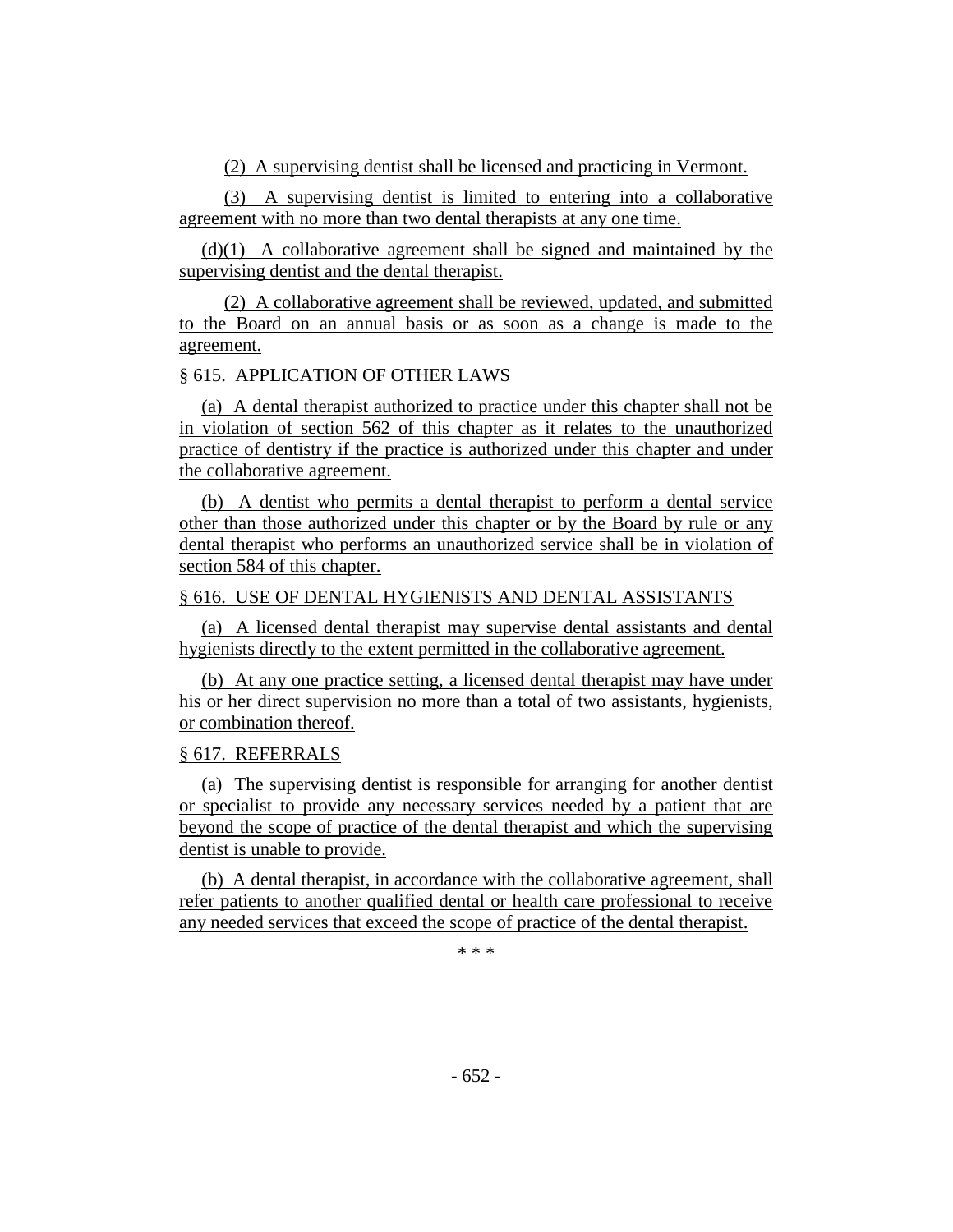Subchapter 6. Renewals, Continuing Education, and Fees

## § 661. RENEWAL OF LICENSE

(a) Licenses and registrations shall be renewed every two years on a schedule determined by the office of professional regulation Office of Professional Regulation.

(b) No continuing education reporting is required at the first biennial license renewal date following licensure.

(c) The board Board may waive continuing education requirements for licensees who are on active duty in the armed forces of the United States U.S. Armed Forces.

(d) Dentists.

\* \* \*

(e) Dental therapists. To renew a license, a dental therapist shall meet active practice requirements established by the Board by rule and document completion of no fewer than 20 hours of Board-approved continuing professional education which shall include an emergency office procedures course during the two-year licensing period preceding renewal.

(f) Dental hygienists. To renew a license, a dental hygienist shall meet active practice requirements established by the board Board by rule and document completion of no fewer than 18 hours of board-approved Board-approved continuing professional education which shall include an emergency office procedures course during the two-year licensing period preceding renewal.

 $(f)(g)$  Dental assistants. To renew a registration, a dental assistant shall meet the requirements established by the board Board by rule.

§ 662. FEES

(a) Applicants and persons regulated under this chapter shall pay the following fees:

(1) Application

| (A) Dentist                                 | \$225.00 |
|---------------------------------------------|----------|
| (B) Dental therapist                        | \$185.00 |
| (C) Dental hygienist                        | \$150.00 |
| $\left(\frac{C}{D}\right)$ Dental assistant | \$60.00  |
|                                             |          |

(2) Biennial renewal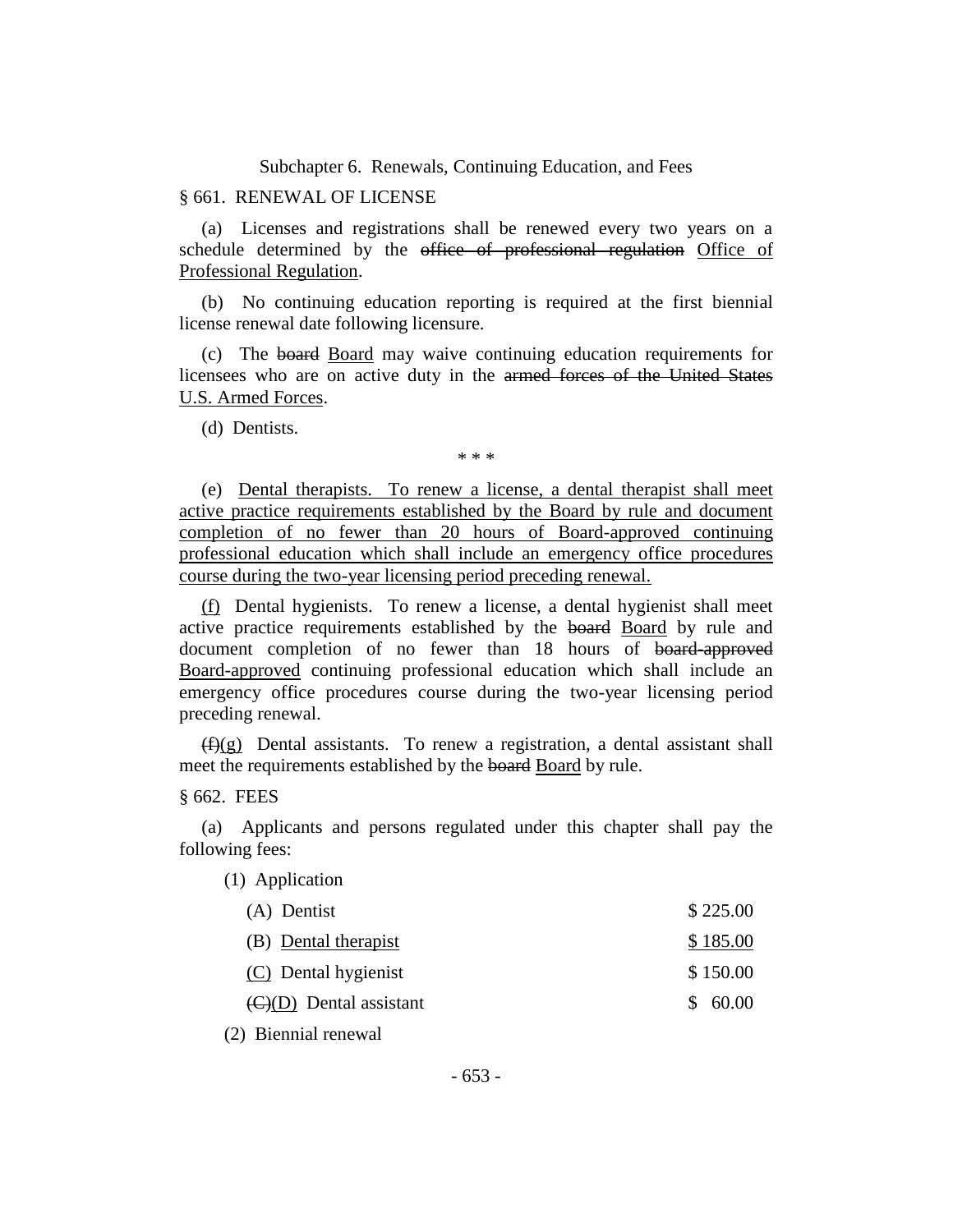| (A) Dentist                              | \$355.00 |
|------------------------------------------|----------|
| (B) Dental therapist                     | \$225.00 |
| (C) Dental hygienist                     | \$125.00 |
| $\langle C \rangle$ (D) Dental assistant | \$75.00  |

(b) The licensing fee for a dentist, dental therapist, or dental hygienist or the registration fee for a dental assistant who is otherwise eligible for licensure or registration and whose practice in this state State will be limited to providing pro bono services at a free or reduced-fee clinic or similar setting approved by the board Board shall be waived.

\* \* \*

# Sec. 2. COMMISSION ON DENTAL ACCREDITATION; EFFECTIVE **DATE**

The provision set forth in Sec. 1 of this act, in 26 V.S.A.  $\S 611(a)(3)$ (license by examination; graduate), that requires accreditation by the Commission on Dental Accreditation, shall take effect once that accreditation from the Commission becomes available.

# Sec. 3. BOARD OF DENTAL EXAMINERS; REPORT ON GEOGRAPHIC DISTRIBUTION OF DENTAL THERAPISTS

No earlier than two years after the effective date of this act but on or before January 1, 2020, the Board of Dental Examiners shall report to the Senate Committees on Health and Welfare and on Government Operations and the House Committees on Health Care and on Government Operations regarding:

(1) the geographic distribution of licensed dental therapists practicing in this State;

(2) the geographic areas of this State that are underserved by licensed dental therapists; and

(3) The Board's recommended incentives to promote the practice of licensed dental therapists in underserved areas of this State, particularly those areas that are rural in nature and have high numbers of people living in poverty.

Sec. 4. EFFECTIVE DATE

This act shall take effect on July 1, 2015.

And that after passage the title of the bill be amended to read:

An act relating to establishing and regulating dental therapists.

(Committee vote: 4-1-0)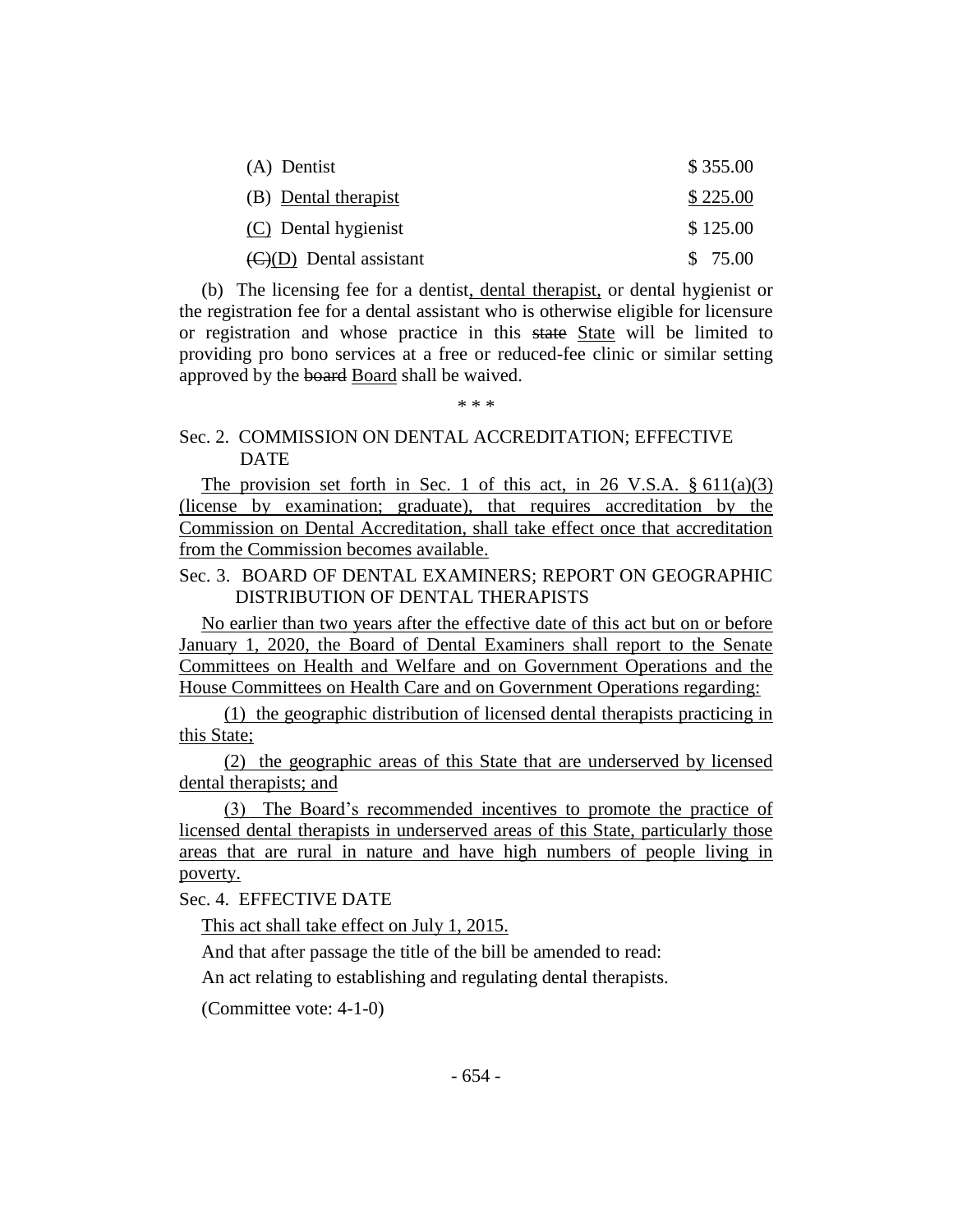**Reported without recommendation by Senator MacDonald for the Committee on Finance.**

(Committee voted: 3-2-2)

## **NEW BUSINESS**

# **Third Reading**

# **S. 55.**

An act relating to creating a flat rate for Vermont's estate tax and creating an estate tax exclusion amount that matches the federal amount.

# **H. 123.**

An act relating to mobile home parks, habitability standards, and compliance.

## **Second Reading**

#### **Favorable with Proposal of Amendment**

# **H. 86.**

An act relating to the Uniform Interstate Family Support Act.

# **Reported favorably with recommendation of proposal of amendment by Senator Ashe for the Committee on Judiciary.**

The Committee recommends that the Senate propose to the House to amend the bill in Sec. 2, 15B V.S.A. § 1801(c), by striking out the word "extradition" and inserting in lieu thereof the word rendition

(Committee vote: 5-0-0)

(No House amendments)

#### **H. 256.**

An act relating to disposal of property following an eviction, and fair housing and public accommodations.

# **Reported favorably with recommendation of proposal of amendment by Senator White for the Committee on Judiciary.**

The Committee recommends that the Senate propose to the House to amend the bill as follows:

First: By striking out Sec. 1, 12 V.S.A. § 4854a, in its entirety and inserting in lieu thereof a new Sec. 1 to read as follows: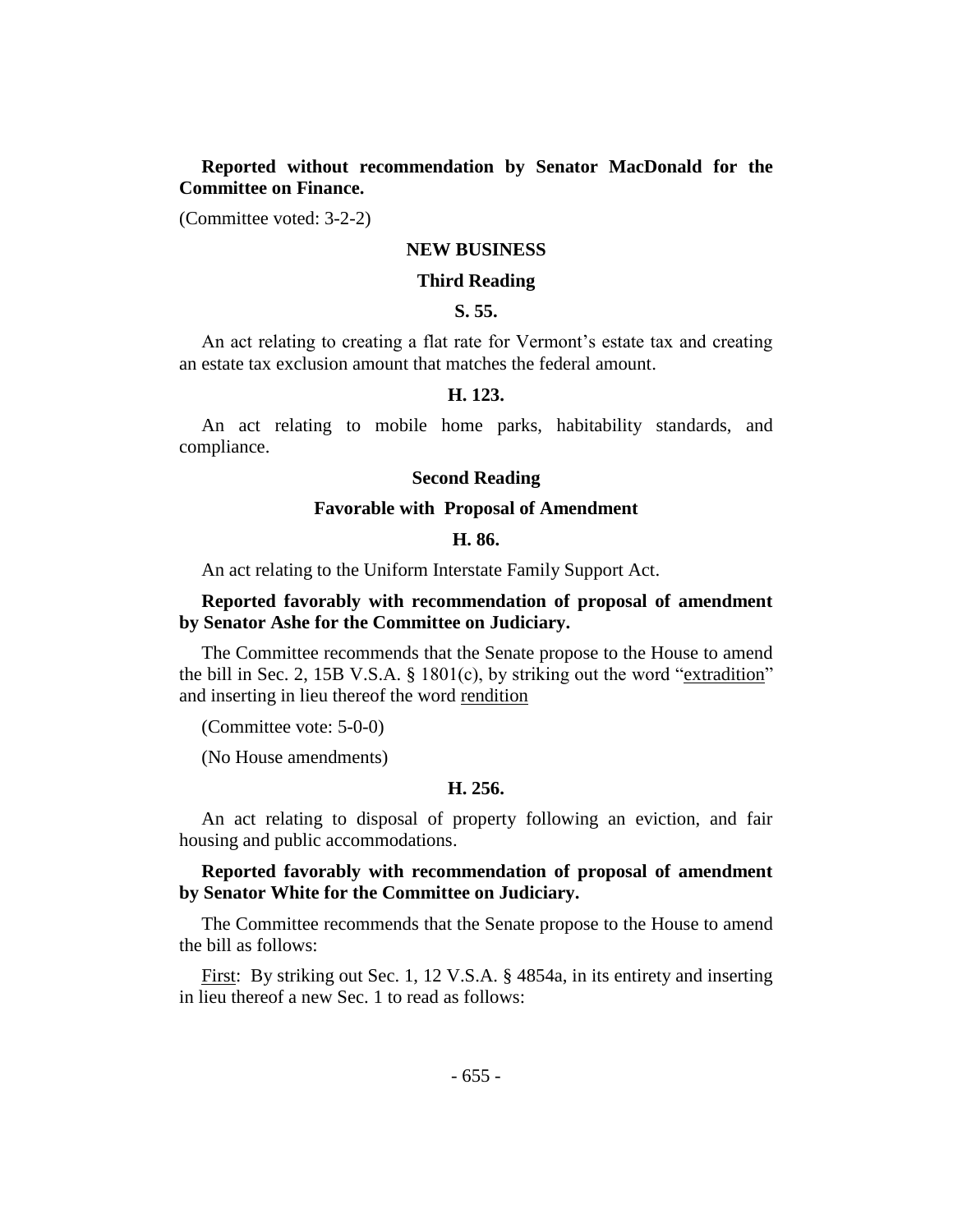Sec. 1. 12 V.S.A. § 4854a is amended to read:

# § 4854a. PROPERTY OF TENANT REMAINING ON PREMISES AFTER EVICTION

(a) A landlord may dispose of any personal property remaining in a dwelling unit or leased premises without notice or liability to the tenant or owner of the personal property:

(1) 15 days after a writ of possession is served pursuant to this chapter or upon the landlord being legally restored to possession of the dwelling unit or leased premises pursuant to this chapter, whichever is later; or

(2) in the case of an eviction brought pursuant to 10 V.S.A. chapter 153, 40 days after a writ of possession issued for failure to pay rent into court pursuant to subsection 4853a(h) of this title is served or upon the landlord being legally restored to possession of the leased premises by a writ of possession issued for failure to pay rent into court pursuant to subsection 4853a(h) of this title, whichever is later.

(b) Notwithstanding subsection (a) of this section, if the court stays the execution of a writ of possession issued pursuant to this chapter, then a landlord may dispose of any personal property remaining in a dwelling unit or leased premises without notice or liability to the tenant or owner of the personal property five days one day after the landlord is legally restored to possession of the dwelling unit or leased premises.

Second: By striking out Sec. 3, effective dates, in its entirety and inserting a new Sec. 3 to read as follows:

## Sec. 3. EFFECTIVE DATES

(a) Sec. 1 shall take effect on July 1, 2015, and shall apply to ejectment actions beginning on or after that date.

(b) This section and Sec. 2 shall take effect on passage.

(Committee vote: 5-0-0)

(No House amendments)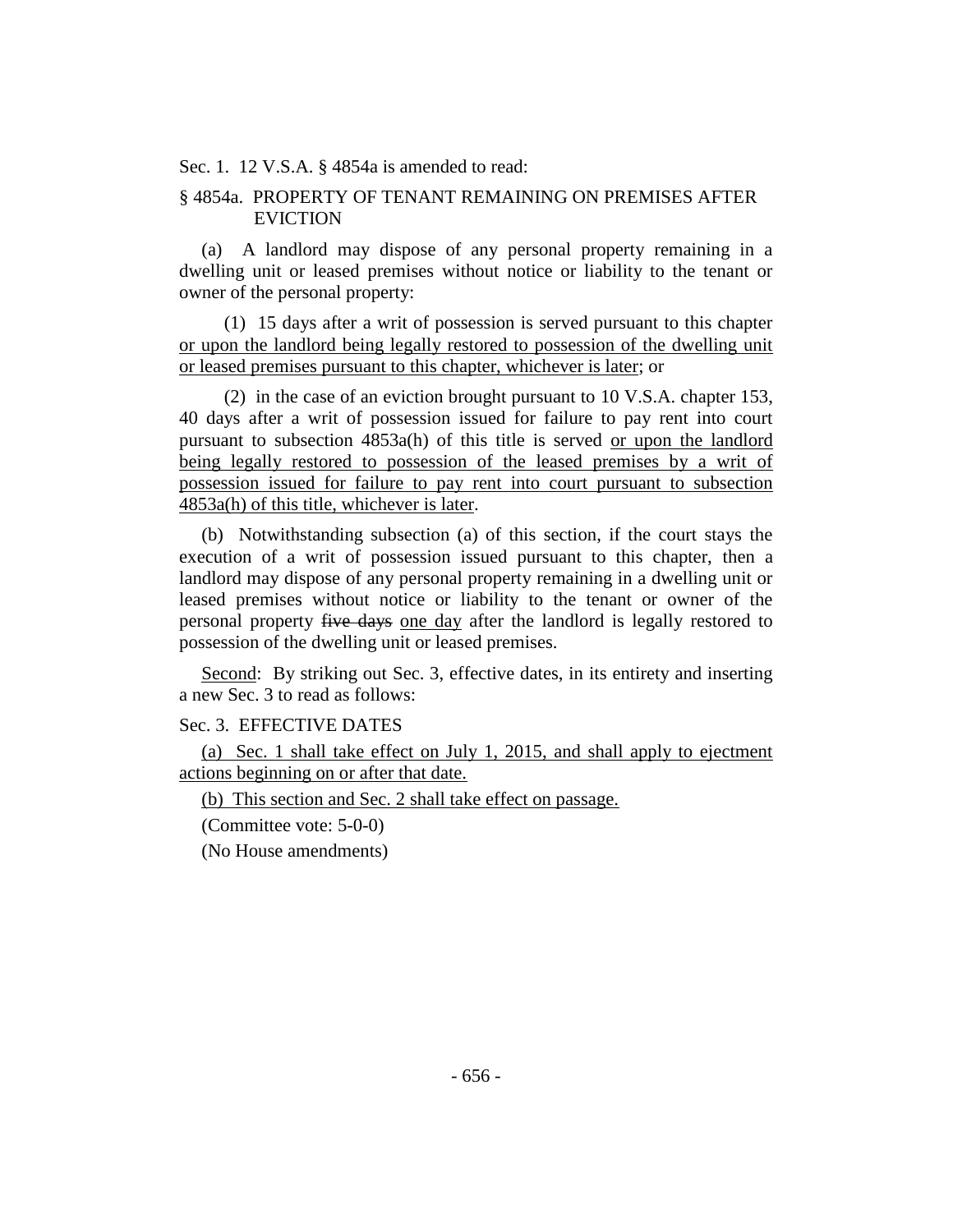## **NOTICE CALENDAR**

# **Second Reading**

#### **Favorable with Recommendation of Amendment**

## **S. 124.**

An act relating to expanding the scope of practice of Level II certified law enforcement officers.

# **Reported favorably with recommendation of amendment by Senator White for the Committee on Government Operations.**

The Committee recommends that the bill be amended by striking out all after the enacting clause and inserting in lieu thereof the following:

Sec. 1. 20 V.S.A. § 2358(b)(1) and (2), as amended by 2014 Acts and Resolves No. 141, Sec. 5, are amended to read:

(1) Level I certification.

(A) An applicant for certification as a Level I law enforcement officer shall first complete an off-site training program prior to entering and completing Level I basic training. Level I basic training shall include training to react to the circumstances described in subdivision (B) of this subdivision (1).

(B)(i) The scope of practice of a Level I law enforcement officer shall be limited to security, transport, vehicle escorts, and traffic control, as those terms are defined by the Council by rule, except that a Level I officer may react in the following circumstances if the officer determines that it is necessary to do any of the following:

(I) protect an individual in the presence of the officer from the imminent infliction of serious bodily injury;

(II) provide immediate assistance to an individual who has suffered or is threatened with serious bodily injury;

(III) detain or arrest an individual whom who the officer reasonably believes has committed a crime in the presence of the officer; or

(IV) detain or arrest an individual whom who the officer reasonably believes has committed a felony under Vermont law.

(ii) If a Level I officer reacts to any of the circumstances described in subdivision (i) of this subdivision (B), he or she shall call upon an officer certified to respond and assume law enforcement authority over the incident.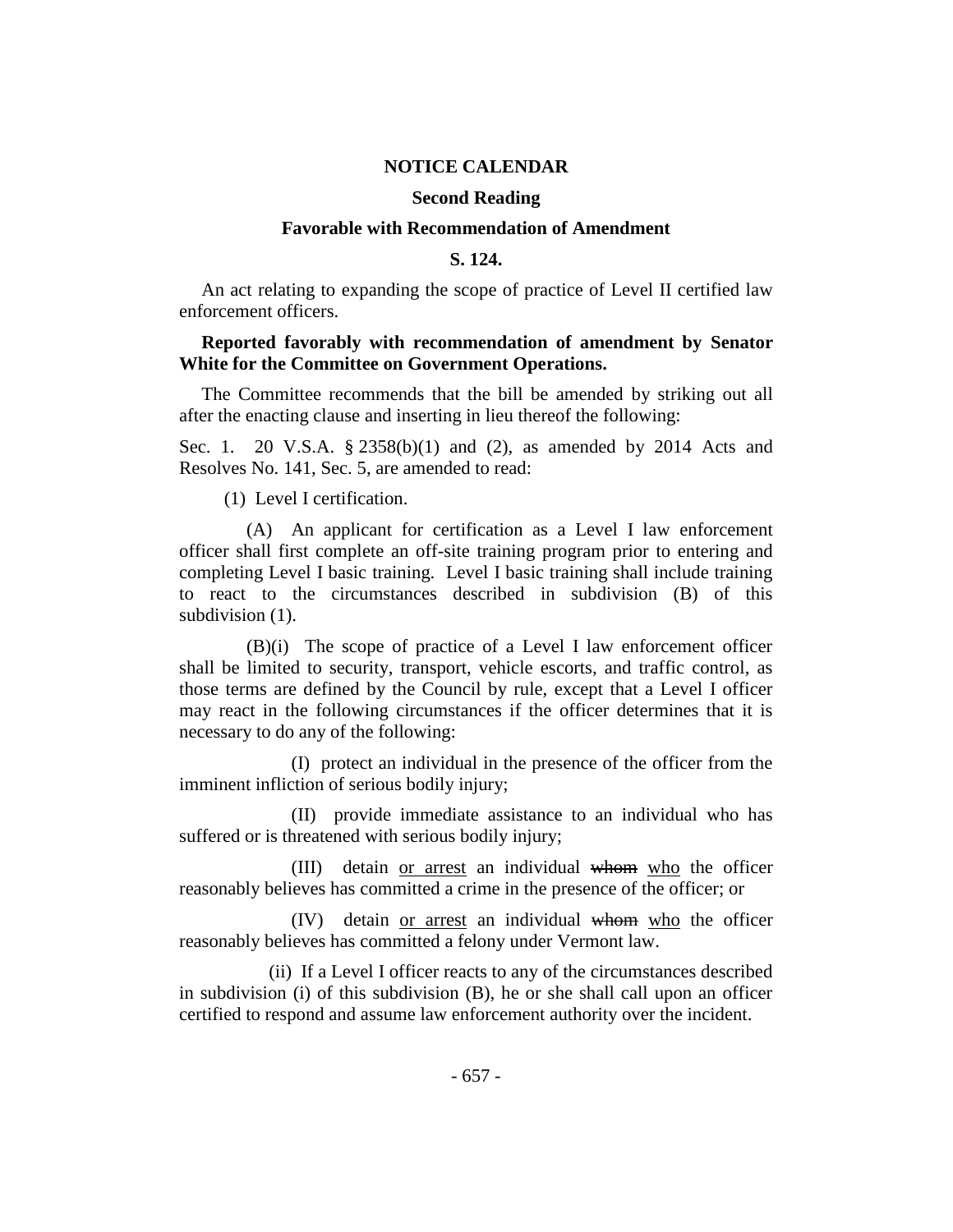(2) Level II certification.

(A) An applicant for certification as a Level II law enforcement officer shall first complete Level II basic training and may then become certified in a specialized practice area as set forth in subdivision (B)(ii) of this subdivision (2). Level II basic training shall include training to respond to calls regarding alleged crimes in progress and to react to the circumstances described in subdivision (B)(iii) of this subdivision (2).

(B)(i) Except as provided in subdivisions (ii) and (iii) of this subdivision (B), the scope of practice of a Level II law enforcement officer shall be limited to investigating the following matters:

(I) 7 V.S.A. § 658 (sale or furnishing to minors; enabling consumption by minors);

(II) 13 V.S.A. chapter 7 (advertisements);

(II) (III) 13 V.S.A. chapter 8 (humane and proper treatment of animals);

(IV) 13 V.S.A. §§ 505 (fourth degree arson), 508 (setting fires), and 509 (attempts);

 $(HH)(V)$  13 V.S.A. chapter 19, subchapter 1 (riots);

(IV) (VI) 13 V.S.A. §§ 1022 (noise in the nighttime), 1023 (simple assault), 1025 (recklessly endangering another person), 1026 (disorderly conduct), and 1027 (disturbing peace by use of telephone or other electronic communications), 1030 (violation of an abuse prevention order, an order against stalking or sexual assault, or a protective order concerning contact with a child), 1031 (interference with access to emergency services), 1042 (domestic assault), and 1062 (stalking);

(V) (VII) 13 V.S.A. chapter 35 (escape);

(VI) (VIII) 13 V.S.A. chapter 41 (false alarms and reports);

(VII) (IX) 13 V.S.A. chapter 45 (flags and ensigns);

 $(\overline{\text{VIII}})$   $(X)$  13 V.S.A. chapter 47 (frauds);

(IX) (XI) 13 V.S.A. chapter 49 (fraud in commercial transactions);

(X) (XII) 13 V.S.A. chapter 51 (gambling and lotteries);

(XI) (XIII) 13 V.S.A. chapter 57 (larceny and embezzlement), except for subchapter 2 (embezzlement);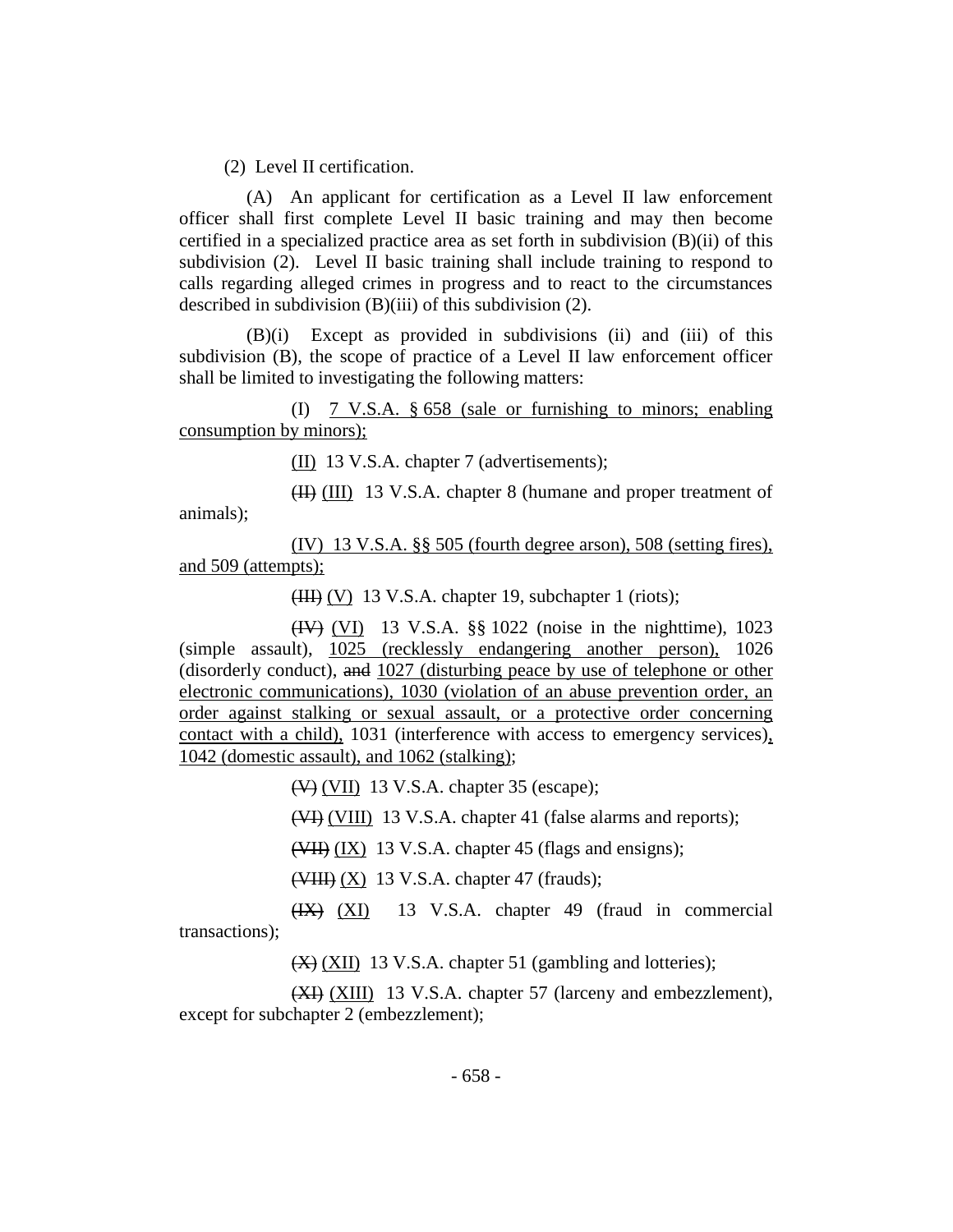(XII) (XIV) 13 V.S.A. chapter 67 (public justice and public

officers);

 $(XIII) (XV)$  13 V.S.A. chapter 69 (railroads);

(XIV) (XVI) 13 V.S.A. chapter 77 (trees and plants);

(XV) (XVII) 13 V.S.A. chapter 81 (trespass and malicious injuries to property);

(XVI) (XVIII) 13 V.S.A. chapter 83 (vagrants);

(XVII) (XIX) 13 V.S.A. chapter 85 (weapons);

(XVIII) (XX) 18 V.S.A. § 4230(a) (marijuana possession)

 $(XXI)$  18 V.S.A. § 4231(a) (cocaine possession);

(XXII) 18 V.S.A. § 4232(a) (LSD possession);

(XXIII) 18 V.S.A.  $\S$  4233(a) (heroin possession);

(XXIV) 18 V.S.A. § 4234(a) (depressant, stimulant, or narcotic drug possession);

(XXV) 18 V.S.A. § 4234a(a) (methamphetamine possession);

(XXVI) 18 V.S.A. § 4235(b) (hallucinogenic drug possession);

(XXVII) 18 V.S.A. § 4235a(a) (ecstasy possession);

(XXVIII) 18 V.S.A. § 4476 (drug paraphernalia offenses);

 $(XXIX)$  21 V.S.A. § 692(c)(2) (criminal violation of stop-work order);

(XXX) any misdemeanor set forth in Title 23 of the Vermont Statutes Annotated, except for 23 V.S.A. chapter 13, subchapter 13 (drunken driving);

(XXXI) any motor vehicle accident that includes property damage and injuries, as permitted by the Council by rule;

(XXXII) any matter within the jurisdiction of the Judicial Bureau as set forth in 4 V.S.A. § 1102;

(XIX) (XXXIII) municipal ordinance violations;

(XX) (XXXIV) any matter within the jurisdiction of a game warden or deputy game warden as set forth in 10 V.S.A. chapter 103, subchapter 4 (game wardens); and

(XXI) (XXXV) any matter within the scope of practice of a Level I law enforcement officer.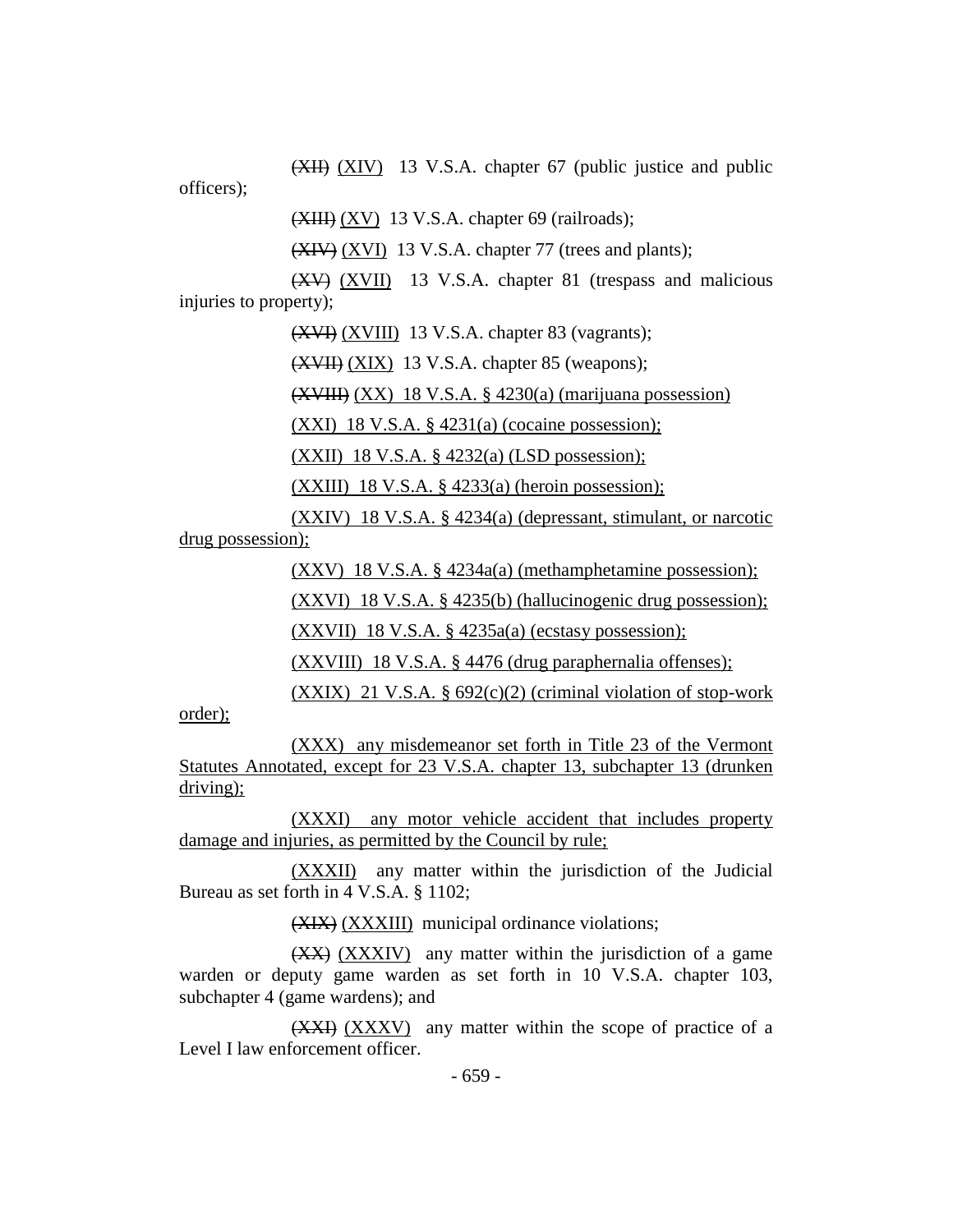(ii) In addition to the scope of practice permitted under subdivision (i) of this subdivision (B), a Level II law enforcement officer may also practice in additional areas approved in writing by the Council based on a special certification or training approved by the Council pursuant to rules adopted by the Council.

(iii) Notwithstanding the limitations set forth in subdivisions (i) and (ii) of this subdivision (B), a Level II officer may respond to calls regarding alleged crimes in progress and may react in the following circumstances if the officer determines that it is necessary to do any of the following:

(I) protect an individual in the presence of the officer from the imminent infliction of serious bodily injury;

(II) provide immediate assistance to an individual who has suffered or is threatened with serious bodily injury;

(III) detain or arrest an individual whom who the officer reasonably believes has committed a crime in the presence of the officer; or

(IV) detain or arrest an individual whom who the officer reasonably believes has committed a felony under Vermont law.

(iv) If a Level II officer responds to calls regarding alleged crimes in progress or reacts to any of the circumstances described in subdivision (iii) of this subdivision (B) and that response or reaction is outside the scope of his or her scope of practice, he or she shall call upon an officer certified to respond and assume law enforcement authority over the incident.

## Sec. 2. EFFECTIVE DATE

This act shall take effect on July 1, 2015.

And that after passage the title of the bill be amended to read:

An act relating to the scopes of practice of Level I and Level II certified law enforcement officers.

(Committee vote: 5-0-0)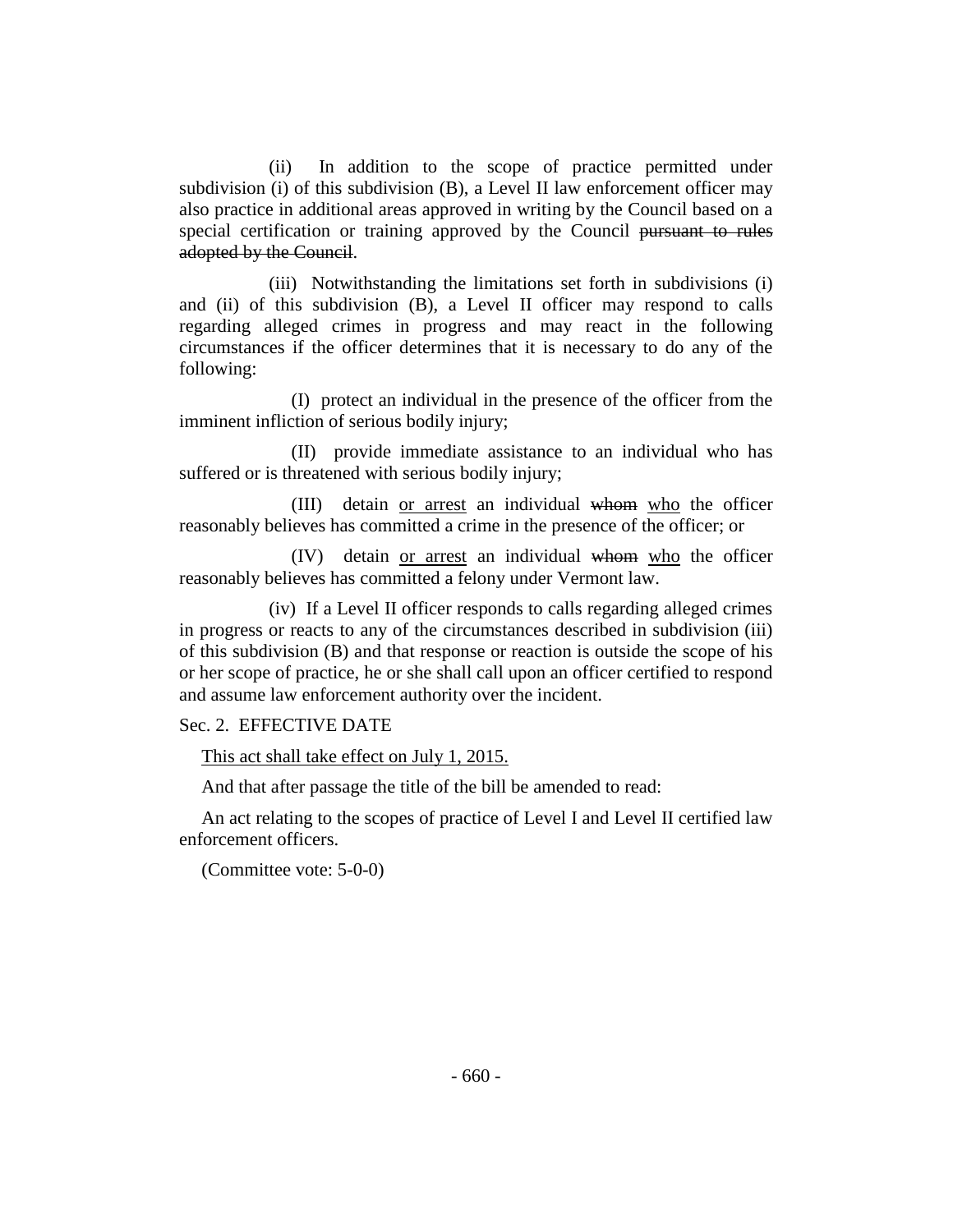#### **ORDERED TO LIE**

#### **S. 62.**

An act relating to surrogate decision making for do-not-resuscitate orders and clinician orders for life-sustaining treatment.

**PENDING QUESTION:** Shall the bill be amended as recommended the Committee on Health and Welfare?

## **S. 137.**

An act relating to penalties for selling and dispensing marijuana.

**PENDING ACTION:** Committee Bill for Second Reading

# **S. 139.**

An act relating to pharmacy benefit managers, hospital observation status, and chemicals of high concern to children.

**PENDING ACTION:** Committee Bill for Second Reading

# **CONCURRENT RESOLUTIONS FOR NOTICE**

# **Concurrent Resolutions for Notice under Joint Rule 16**

The following joint concurrent resolutions have been introduced for approval by the Senate and House and will be adopted by the Senate unless a Senator requests floor consideration before the end of the session of the next legislative day. Requests for floor consideration should be communicated to the Secretary's Office.

**H.C.R. 89-98** (For text of Resolutions, see Addendum to House Calendar for April 2, 2015)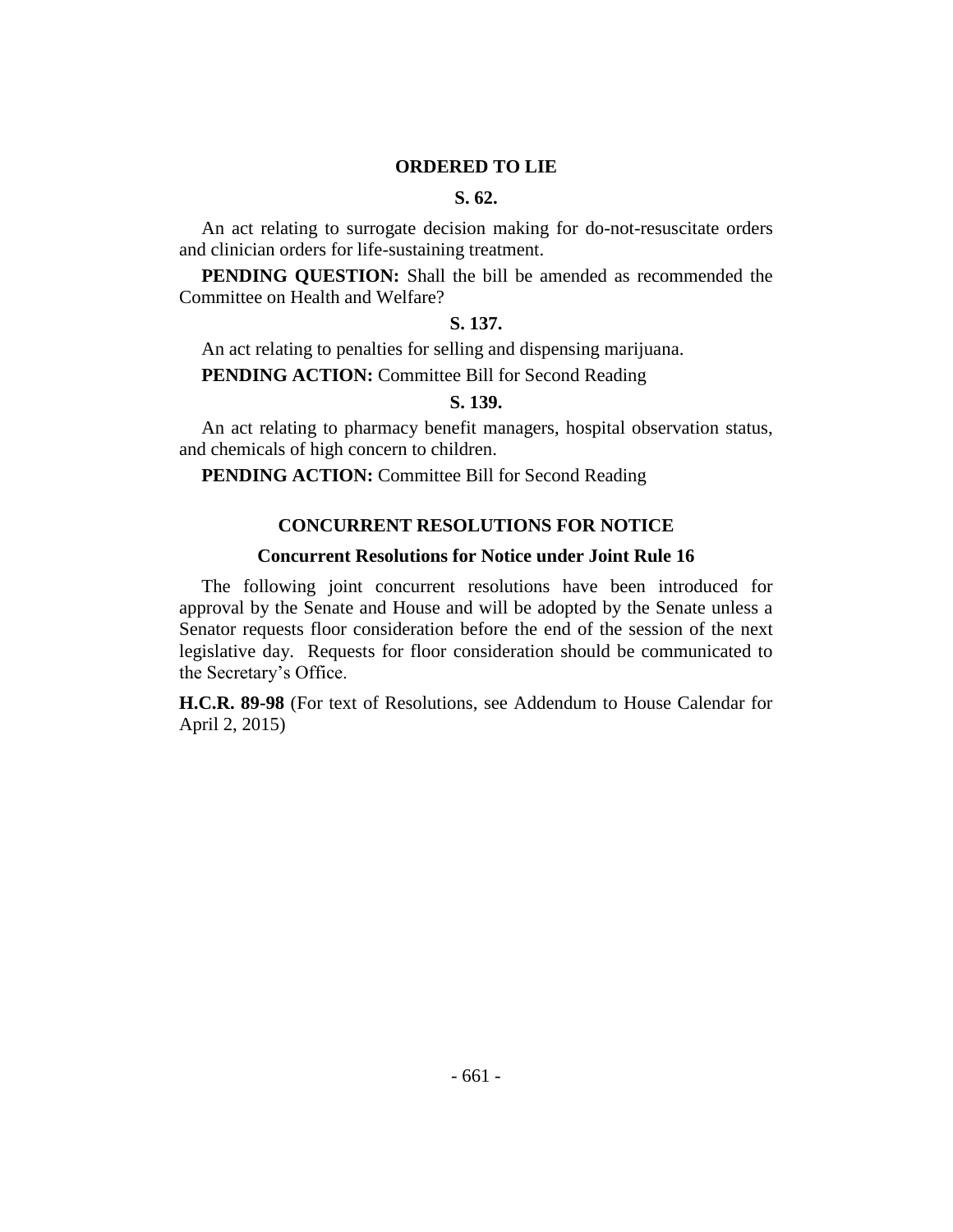# **CONFIRMATIONS**

The following appointments will be considered by the Senate, as a group, under suspension of the Rules, as moved by the President *pro tempore,* for confirmation together and without debate, by consent thereby given by the Senate. However, upon request of any senator, any appointment may be singled out and acted upon separately by the Senate, with consideration given to the report of the Committee to which the appointment was referred, and with full debate; and further, all appointments for the positions of Secretaries of Agencies, Commissioners of Departments, Judges, Magistrates, and members of the Public Service Board shall be fully and separately acted upon.

Robert Ide of Peacham – Commissioner, Department of Motor Vehicles – By Sen. Kitchel for the Committee on Transportation. (3/12/15)

Sue Minter of Waterbury Center – Secretary, Agency of Transportation – By Sen. Westman for the Committee on Transportation. (3/13/15)

Patricia Moulton of Montpelier - Secretary, Agency of Commerce and Community Development – By Sen. Balint for the Committee on Econ. Dev., Housing and General Affairs. (3/24/15)

Noelle MacKay of Shelburne – Commissioner, Department of Housing and Community Development – By Sen. Balint for the Committee on Econ. Dev., Housing and General Affairs. (3/24/15)

Annie Noonan of Montpelier – Commissioner, Department of Labor - By Sen. Cummings for the Committee on Econ. Dev., Housing and General Affairs. (3/24/15)

Megan Smith of Mendon – Commissioner, Department of Tourism and Marketing – By Sen. Mullin for the Committee on Econ. Dev., Housing and General Affairs. (3/24/15)

Andrew Pallito of Jericho – Commissioner, Department of Corrections – By Sen. Mazza for the Committee on Institutions. (3/24/15)

Michael Obuchowski of Montpelier – Commissioner, Department of Buildings and General Services – By Sen. Balint for the Committee on Institutions. (3/24/15)

Maribeth Spellman of Richmond – Commissioner, Department of Human Resources – By Sen. Collamore for the Committee on Government Operations.  $(3/24/15)$ 

Rebecca Holcombe of Norwich – Secretary of Education – By Sen. Cummings for the Committee on Education. (3/24/15)